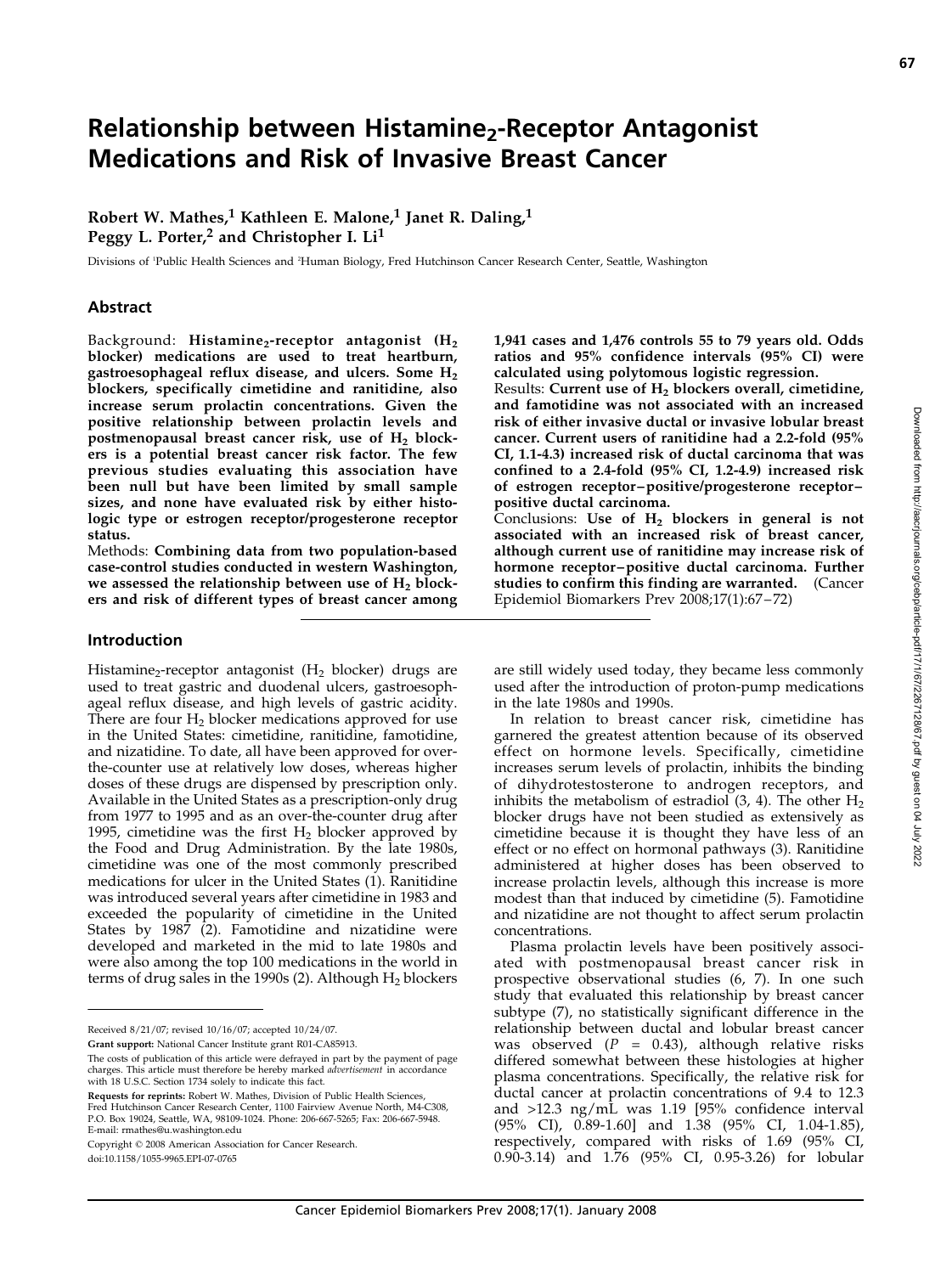cancer at the same prolactin concentrations. This study did find a much stronger difference by estrogen receptor (ER)/progesterone receptor (PR) status, as risk of  $ER+/PR+$  tumors was positively associated with prolactin levels ( $P$  for trend < 0.001), whereas risk of ER-/PR- tumors was not (P for trend = 0.28).

Despite this observed association between prolactin and breast cancer, four previous epidemiologic studies have been consistent in showing no increase in breast cancer risk among users of cimetidine and other  $H_2$ blockers (8-11). It should be noted that two of these studies (9, 10) used a large cohort of cimetidine users (2,031 and 6,045 women, respectively) but were limited by small numbers of breast cancer cases (58 and 43 cases, respectively). The other two studies that evaluated cimetidine use (8, 11) had a large number of breast cancer cases (6,994 and 507 cases, respectively), although the former study reported a prevalence of  $H_2$  blocker use in only 2% of cases and controls. Moreover, no study evaluated cimetidine use on risk of different subtypes of breast cancer based on histology or hormone receptor status. Only one study has specifically evaluated ranitidine use in relation to breast cancer riskand found no association (9). However, the number of cases who took ranitidine was small ( $n = 10$ ). No epidemiologic study has evaluated the association between famotidine or nizatidine and risk of breast cancer. The only study that evaluated the collective use of any  $H_2$  blocker on breast cancer risk observed no association (11). We conducted this study to determine if different  $H_2$  blockers are associated with risk of different breast cancer subtypes, particularly hormone receptor –positive tumors.

# Materials and Methods

Subjects. Subjects from two population-based casecontrol studies were used for this analysis. The first study recruited women ages 55 to 74 years diagnosed with invasive breast cancer between 2000 and 2004. Sampling of cancer cases differed by histologic type because the focus of this study was to assess the etiology of lobular carcinomas. Thus, all women with invasive lobular carcinoma (ILC; either pure lobular carcinomas or mixed ductal-lobular carcinomas) were eligible, whereas only a random sample of ductal cases was chosen to participate. Cases were ascertained through the Cancer Surveillance System, a population-based cancer registry that monitors cancer incidence in western Washington. A total of 1,251 eligible cases were identified from King, Pierce, and Snohomish counties and 1,044 (83%) were subsequently enrolled in the study and interviewed. Women without breast cancer were identified from the general population of King, Pierce, and Snohomish counties through random-digit dialing and were frequency matched to cases on age and reference year. A total of 660 eligible controls were identified and 469 (71%) were enrolled and interviewed. Tumor tissue was ascertained and centrally reviewed for 83% (869 of 1,044) of cases. Cases were defined as being either ductal or lobular (including both pure lobular and mixed ductal-lobular carcinomas) based on this centralized review conducted at the Fred Hutchinson Cancer Research Center by experienced breast cancer pathologists. The remaining cases were defined as being either ductal or lobular based on a centralized review of pathology reports. Among the 869 cases whose histology was assessed by both a slide review and a pathology report review, there was 92% agreement between these two methods with a corresponding  $\kappa$  statistic of 0.87. ER/PR status was also centrally evaluated using the tumor tissue specimens collected ( $n = 792$ ). ER/PR status was ascertained from pathology reports when available for the remaining cases ( $n = 63$ ), leaving only 14 cases who were excluded from ER/PR analyses because of an unknown status.

The second study included women ages 65 to 79 years diagnosed with invasive breast cancer between 1997 and 1999 regardless of histologic type. Details of the methods used in this study have been published previously (12). Cases were ascertained through the Cancer Surveillance System. A total of 1,210 eligible cases were identified from King, Pierce, and Snohomish counties and 975 (81%) were subsequently enrolled in the study and interviewed. Female controls without breast cancer were identified from the general population of King, Pierce, and Snohomish counties through Centers for Medicare and Medicaid Service records and were frequency matched 1:1 to cases on 5-year age groups, year, and county of residence. A total of 1,365 eligible controls were identified and 1,007 (74%) were enrolled and interviewed. Cases were histologically classified as either ILC ( $n = 189$ ) or invasive ductal carcinoma (IDC;  $n = 708$ ) based on a centralized review of pathology reports. The 78 cases with a histology other than lobular or ductal were excluded because tumors with only these two histologies were enrolled in the other study. Data on ER/PR status were also obtained through pathology report reviews and were available for 92% (900 of 975) of cases.

In both studies, all women with a prior history of in situ or invasive breast cancer were excluded. A trained interviewer collected data on all cases and controls via a standardized in-person questionnaire that was very similar across the two studies. The Fred Hutchinson Cancer Research Center Institutional Review Board approved the protocols used by both studies, and written informed consent was obtained from all participants.

In the structured in-person interview, women were asked about over-the-counter or prescription medications used for ulcers, heartburn, or stomach problems in the 20 years preceding her reference date. Reference dates were defined as the date of breast cancer diagnosis for cases; for controls, they were assigned based on the expected distribution of case reference dates. For each ulcer medication use of  $\geq$ 1 week, information was collected on generic or brand name, start and stop dates, and duration of use. A list of both generic and brand names of the major medications (Tagamet/cimetidine, Pepcid/famotidine, Axid/nizatidine, and Zantac/ranitidine) was asked of all subjects to enhance recall. Ever users of  $H_2$  blocker medications were defined as women who used a H<sub>2</sub> blocker for  $\geq$ 3 months. Duration of H<sub>2</sub> blocker use was assessed by evaluating risk for less than 2 years use and use for  $\geq 2$  years. Current users were defined as ever users who continued  $H_2$  blocker use within 6 months before their reference date. Former users are classified as those women who stopped  $H_2$  blocker use more than 6 months before the reference date. In addition to use of any  $H_2$  blocker, we evaluated use of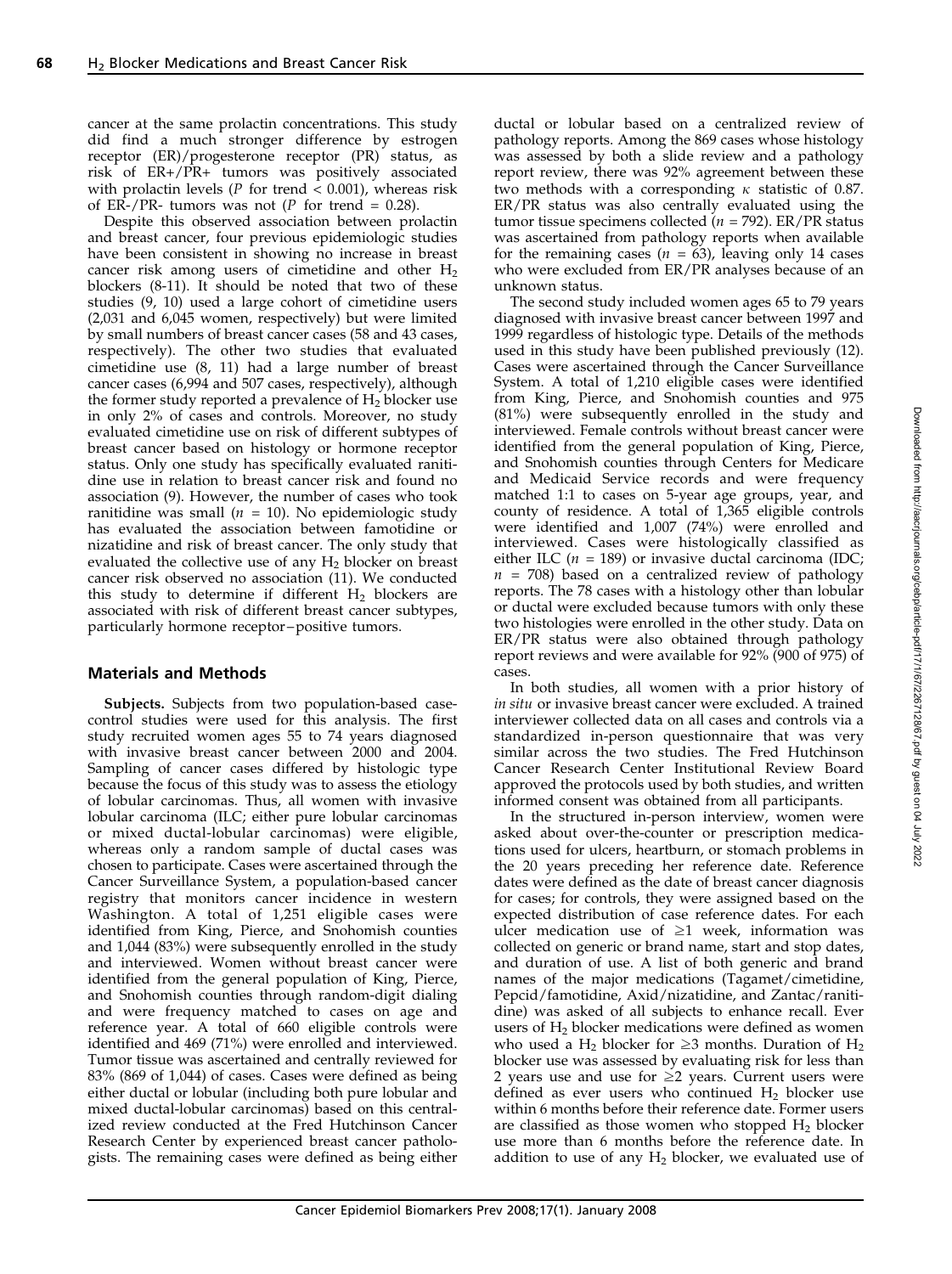|                                              | Controls<br>$(n = 1,390)$ , n $(\%)$ | Ductal carcinoma<br>$(n = 1,148), n$ (%) | Lobular carcinoma<br>$(n = 688)$ , n $(\%)$ |
|----------------------------------------------|--------------------------------------|------------------------------------------|---------------------------------------------|
| Reference age (y)                            |                                      |                                          |                                             |
| 55-59                                        | 131(9.4)                             | 133 (11.6)                               | 153 (22.2)                                  |
| 60-64                                        | 117(8.4)                             | 122(10.6)                                | 133 (19.3)                                  |
| 65-69                                        | 414(29.8)                            | 323 $(28.1)$                             | 179 (26.0)                                  |
| 70-74                                        | 450 (32.4)                           | 367 (32.0)                               | 172 (25.0)                                  |
| 75-79                                        | 278 (20.0)                           | 203 (17.7)                               | 51(7.4)                                     |
| Race                                         |                                      |                                          |                                             |
| White (non-Hispanic)                         | 1,269 (91.3)                         | 1,065(92.8)                              | 641 (93.2)                                  |
| Black                                        | 44 (3.2)                             | 23(2.0)                                  | 15(2.2)                                     |
| Asian/Pacific Islander                       | 36(2.6)                              | 35(3.0)                                  | 10(1.5)                                     |
| Other/unknown                                | 41(2.9)                              | 25(2.2)                                  | 22(3.2)                                     |
| Education                                    |                                      |                                          |                                             |
| Less than high school                        | 161(11.6)                            | 123(10.7)                                | 47(6.8)                                     |
| High school                                  | 493 (35.5)                           | 394 (34.3)                               | 200(29.1)                                   |
| Some college                                 | 441 (31.7)                           | 383 (33.4)                               | 225 (32.7)                                  |
| College/college graduate                     | 294 (21.2)                           | 248 (21.6)                               | 216 (31.4)                                  |
| Missing                                      | 1.                                   | $\Omega$                                 | 0                                           |
| Parity                                       |                                      |                                          |                                             |
| Nulliparous                                  | 122(8.8)                             | 125(10.9)                                | 91 (13.2)                                   |
| Parous                                       | 1,268 (91.2)                         | 1,023(89.1)                              | 597 (86.8)                                  |
| Age at menopause (y)                         |                                      |                                          |                                             |
| 23-39                                        | 82 (8.9)                             | 39(5.2)                                  | 10(2.1)                                     |
| 40-44                                        | 123 (13.4)                           | 78 (10.4)                                | 40(8.4)                                     |
| 45-49                                        | 233(25.3)                            | 206 (27.4)                               | 131 (27.4)                                  |
| 50-54                                        | 337 (36.6)                           | 293 (39.0)                               | 193 (40.4)                                  |
| $\geq 55$                                    | 146 (15.9)                           | 135 (18.0)                               | 104(21.8)                                   |
| Missing                                      | 469                                  | 397                                      | 210                                         |
| Recency of menopausal hormone therapy use    |                                      |                                          |                                             |
| Never user                                   | 414 (32.7)                           | 312 (30.2)                               | 125(19.4)                                   |
| Former user of hormone therapy               | 234 (18.5)                           | 182 (17.6)                               | 89 (13.8)                                   |
| Current EHT user                             | 420 (33.2)                           | 280 (27.1)                               | 178 (27.6)                                  |
| Current CHT user                             | 197 (15.6)                           | 259 (25.1)                               | 252 (39.1)                                  |
| Missing                                      | 125                                  | 115                                      | 44                                          |
| First-degree family history of breast cancer |                                      |                                          |                                             |
| No                                           | 1,094 (83.8)                         | 848 (77.9)                               | 518 (77.3)                                  |
| Yes                                          | 212(16.2)                            | 241(22.1)                                | 152 (22.7)                                  |
| Missing                                      | 84                                   | 59                                       | 18                                          |
| Body mass index, quartiles $(kg/m^2)$        |                                      |                                          |                                             |
| $\leq$ 23.16                                 | 347 (25.7)                           | 263 (23.5)                               | 195 (28.8)                                  |
| 23.17-26.44                                  | 349 (25.9)                           | 279 (25.0)                               | 154 (22.8)                                  |
| 26.45-30.82                                  | 326 (24.2)                           | 280(25.0)                                | 180 (26.6)                                  |
| $\geq 30.83$                                 | 326 (24.2)                           | 296 (26.5)                               | 147 (21.7)                                  |
| Missing                                      | 42                                   | 30                                       | 12                                          |
| History of ulcers                            |                                      |                                          |                                             |
| No                                           | 1,239 (89.3)                         | 1,019 (88.8)                             | 614 (89.4)                                  |
| Yes                                          | 149 (10.7)                           | 128 (11.2)                               | 73 (10.6)                                   |
| Unknown                                      | 2                                    | $\mathbf{1}$                             | $\mathbf{1}$                                |

# Table 1. Demographic characteristics and risk factors of breast cancer cases and controls

Abbreviations: EHT, estrogen hormone therapy; CHT, combined hormone therapy.

cimetidine, famotidine, and ranitidine separately. Because few women reported nizatidine use, we did not evaluate it separately.

Women with missing  $H_2$  blocker use data were excluded ( $n = 31$ ). Additionally, we excluded women who began using  $H_2$  blockers less than 1 year before their reference date ( $n = 32$ ) or who used H<sub>2</sub> blockers for less than 3 months ( $n = 142$ ) because such a short duration of use is unlikely to affect breast cancer risk. As a result, the final analytic data set consisted of 1,386 controls, 1,144 IDC cases, and 686 ILC cases.

Analysis. To compare IDC and ILC cases with controls, unconditional polytomous logistic regression was used to calculate odds ratios (OR) and 95% CI (13). The reference category was never users of  $H_2$  blockers. Variables considered as potential confounders or effect modifiers included race, income, marital status, education, age at menarche, parity, age at first birth, type of menopause, age at menopause, duration of oral contraceptive use, family history of breast cancer, body mass index, smoking status, and average alcohol intake. We evaluated the effect of these potential confounders on ever use and current use of each  $H_2$  blocker separately and all  $H_2$  blockers combined. None of these variables changed our risk estimates by more than 10%, and so none were included in the final statistical models. Because use of menopausal hormone therapy is associated with breast cancer risk and hormone therapy use may be associated with use of  $H_2$  blockers (that is, because these women may be more likely to use prescription medications), use of hormone therapy was considered an a priori confounder and was thus controlled for in all analyses. As such, analyses were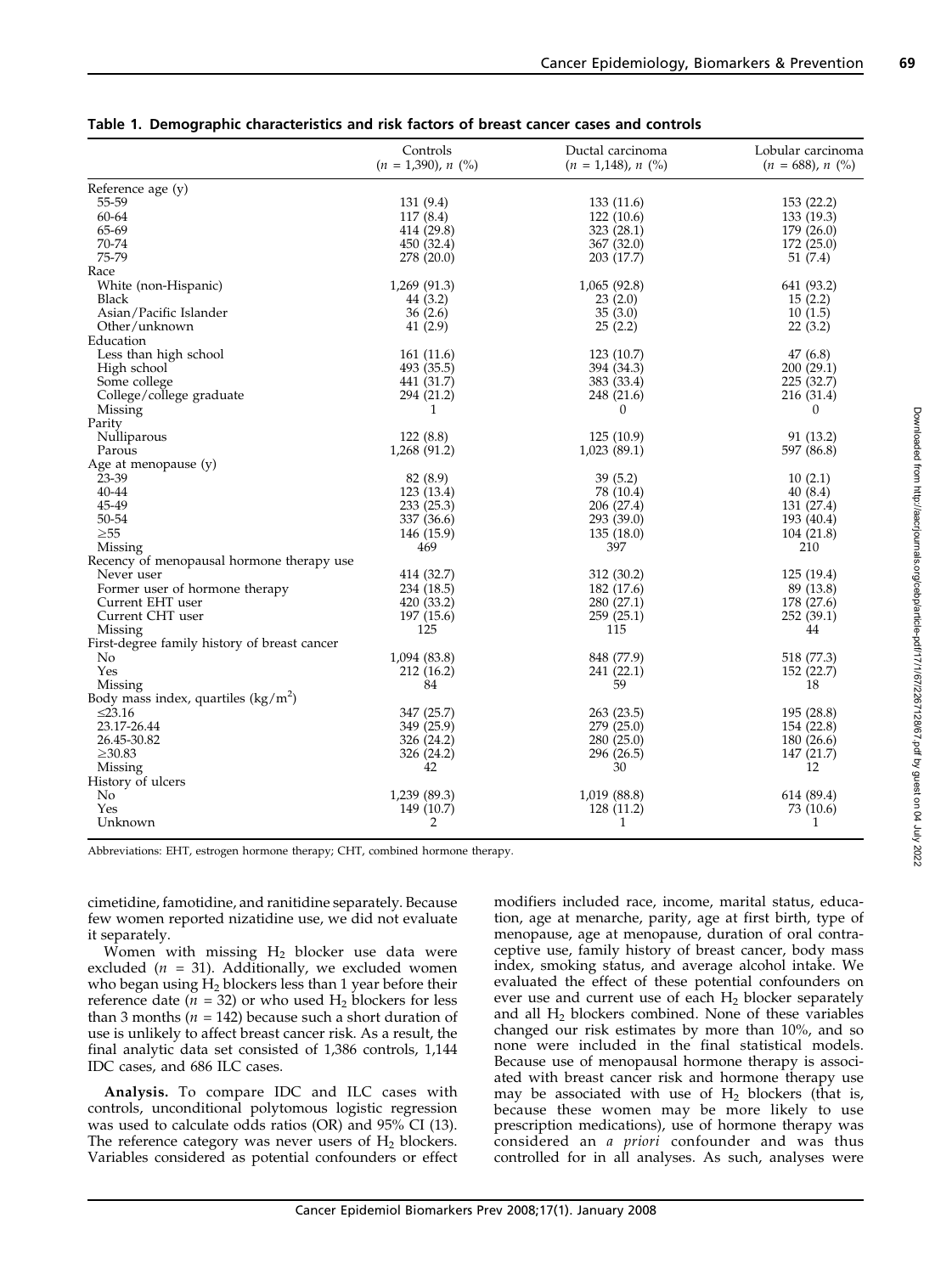|                                | Controls $(n = 1,390)$ |            | Ductal carcinoma ( $n = 1.148$ ) |            | Lobular carcinoma ( $n = 688$ ) |  |
|--------------------------------|------------------------|------------|----------------------------------|------------|---------------------------------|--|
|                                | $n \ (\%)$             | $n \ (\%)$ | OR* (95% CI)                     | $n \ (\%)$ | $OR^*$ (95% CI)                 |  |
| Any H <sub>2</sub> blocker use |                        |            |                                  |            |                                 |  |
| Never use                      | 1,136 (82.0)           | 939 (82.1) | 1.0 (Reference)                  | 543 (79.2) | 1.0 (Reference)                 |  |
| Ever use                       | 250(18.0)              | 205(17.9)  | $0.9(0.8-1.2)$                   | 143 (20.8) | $0.9(0.7-1.2)$                  |  |
| $<$ 2 y                        | 89 (6.9)               | 77 (7.2)   | $1.1(0.8-1.5)$                   | 56 (8.7)   | $1.2(0.8-1.8)$                  |  |
| $\geq$ 2 y                     | 67(5.2)                | 60(5.6)    | $1.0(0.7-1.5)$                   | 42(6.6)    | $1.0(0.6-1.5)$                  |  |
| Former                         | 127(9.7)               | 105(9.7)   | $1.0(0.8-1.4)$                   | 72 (11.1)  | $1.2(0.8-1.6)$                  |  |
| Current                        | 45(3.4)                | 44 (4.0)   | $1.1(0.7-1.7)$                   | 33(5.1)    | $1.0(0.6-1.7)$                  |  |
| Cimetidine                     |                        |            |                                  |            |                                 |  |
| Never use                      | 1,136 (92.5)           | 939 (92.1) | 1.0 (Reference)                  | 543 (91.6) | 1.0 (Reference)                 |  |
| Ever use                       | 92 (7.5)               | 81 (7.9)   | $1.1(0.8-1.5)$                   | 50(8.4)    | $1.0(0.7-1.6)$                  |  |
| $<$ 2 y                        | 56 (4.6)               | 54 (5.3)   | $1.2(0.8-1.8)$                   | 26(4.4)    | $1.0(0.6-1.7)$                  |  |
| $\geq$ 2 y                     | 36(2.9)                | 27(2.6)    | $0.9(0.5-1.5)$                   | 24(4.0)    | $1.1(0.6-1.9)$                  |  |
| Former                         | 78 (6.4)               | 71 (7.0)   | $1.1(0.8-1.6)$                   | 37(6.2)    | $0.9(0.6-1.4)$                  |  |
| Current                        | 14(1.1)                | 10(1.0)    | $0.9(0.4-2.0)$                   | 13(2.2)    | $1.6(0.7-3.8)$                  |  |
| Famotidine                     |                        |            |                                  |            |                                 |  |
| Never use                      | 1,136 (96.2)           | 939 (96.4) | 1.0 (Reference)                  | 543 (94.8) | 1.0 (Reference)                 |  |
| Ever use                       | 45(3.8)                | 35(3.6)    | $0.9(0.6-1.5)$                   | 30(5.2)    | $1.2(0.7-2.1)$                  |  |
| $<$ 2 y                        | 34(2.9)                | 22(2.3)    | $0.8(0.4-1.4)$                   | 19(3.3)    | $1.0(0.6-1.9)$                  |  |
| $\geq$ 2 y                     | 11(0.9)                | 13(1.3)    | $1.4(0.6-3.3)$                   | 11(1.9)    | $1.9(0.8-4.9)$                  |  |
| Former                         | 30(2.5)                | 21(2.2)    | $0.8(0.4-1.4)$                   | 24 (4.2)   | $1.5(0.8-2.7)$                  |  |
| Current                        | 15(1.3)                | 14(1.4)    | $1.2(0.6-2.4)$                   | 6(1.0)     | $0.7(0.2-2.1)$                  |  |
| Ranitidine                     |                        |            |                                  |            |                                 |  |
| Never use                      | 1,136 (93.6)           | 939 (92.7) | 1.0 (Reference)                  | 543 (91.1) | 1.0 (Reference)                 |  |
| Ever use                       | 78 (6.4)               | 74 (7.3)   | $1.1(0.8-1.6)$                   | 53 (8.9)   | $1.1(0.7-1.6)$                  |  |
| $<$ 2 y                        | 49 (4.0)               | 39(3.8)    | $1.0(0.6-1.5)$                   | 34 (5.7)   | $1.3(0.8-2.0)$                  |  |
| $\geq$ 2 y                     | 29(2.4)                | 35(3.5)    | $1.3(0.8-2.3)$                   | 19(3.2)    | $0.8(0.4-1.6)$                  |  |
| Former                         | 63(5.2)                | 45(4.4)    | $0.8(0.6-1.3)$                   | 38 (6.4)   | $1.0(0.7-1.6)$                  |  |
| Current                        | 15(1.2)                | 29(2.9)    | $2.2(1.1-4.3)$                   | 15(2.5)    | $1.3(0.6-2.8)$                  |  |
|                                |                        |            |                                  |            |                                 |  |

|  |  | Table 2. Relationship between ever use, duration, and recency of H $_2$ blockers and histologic types of breast cancer |
|--|--|------------------------------------------------------------------------------------------------------------------------|
|--|--|------------------------------------------------------------------------------------------------------------------------|

NOTE: Eleven controls, 11 IDC cases, and 8 ILC cases reported ever use of nizatidine. Seven controls, 4 IDC cases, and 3 ILC cases reported current use of more than one H<sub>2</sub> blocker.

\*ORs adjusted for age (continuous), reference year, hormone therapy use, and study.

 $tP < 0.05$ 

adjusted for age (continuous), reference year, recency of hormone therapy use (never user, former user of hormone therapy, current user of estrogen therapy, and current user of combined estrogen and progestin therapy), and study. We assessed effect modification using likelihood ratio testing. All analyses were conducted using Stata 9.2 (Stata Corp., College Station, TX).

#### Results

Compared with controls, ILC cases were more likely to be younger, have a college degree, nulliparous, and be older at menopause (Table 1). Both IDC and ILC cases were more likely than controls to be current users of combined estrogen and progestin hormone therapy and

Table 3. Relationship between  $H_2$  blockers and histologic types of breast cancer among ever users of cimetidine, famotidine, and ranitidine

|            | Controls $(n = 202)$<br>$n \ (\%)$ | Ductal carcinoma ( $n = 169$ ) |                 | Lobular carcinoma ( $n = 117$ ) |                 |
|------------|------------------------------------|--------------------------------|-----------------|---------------------------------|-----------------|
|            |                                    | $n \ (\%)$                     | $OR^*$ (95% CI) | $n \ (\%)$                      | $OR^*$ (95% CI) |
| Cimetidine |                                    |                                |                 |                                 |                 |
| Never use  | 110 (54.5)                         | 88 (52.1)                      | 1.0 (Reference) | 67 (57.3)                       | 1.0 (Reference) |
| Ever use   | 92 (45.5)                          | 81 (47.9)                      | $1.1(0.7-1.7)$  | 50 (42.7)                       | $1.0(0.6-1.6)$  |
| Former     | 78 (38.6)                          | 71 (42.0)                      | $1.1(0.7-1.8)$  | 37 (31.6)                       | $0.8(0.5-1.5)$  |
| Current    | 14(6.9)                            | 10(5.9)                        | $0.9(0.4-2.1)$  | 13(11.1)                        | $1.5(0.6-3.8)$  |
| Famotidine |                                    |                                |                 |                                 |                 |
| Never use  | 173 (79.4)                         | 156 (81.7)                     | 1.0 (Reference) | 91 (75.2)                       | 1.0 (Reference) |
| Ever use   | 45(20.6)                           | 35(18.3)                       | $0.9(0.5-1.4)$  | 30(24.8)                        | $1.3(0.7-2.3)$  |
| Former     | 30(13.8)                           | 21(11.0)                       | $0.7(0.4-1.4)$  | 24 (19.8)                       | $1.5(0.8-2.9)$  |
| Current    | 15(6.9)                            | 14 (7.3)                       | $1.1(0.5-2.3)$  | 6(5.0)                          | $0.8(0.3-2.4)$  |
| Ranitidine |                                    |                                |                 |                                 |                 |
| Never use  | 117 (60.0)                         | 99 (57.2)                      | 1.0 (Reference) | 60(53.1)                        | 1.0 (Reference) |
| Ever use   | 78 (40.0)                          | 74 (42.8)                      | $1.0(0.7-1.6)$  | 53 (46.9)                       | $0.9(0.5-1.5)$  |
| Former     | 63(32.3)                           | 45(26.0)                       | $0.8(0.5-1.3)$  | 38 (33.6)                       | $0.9(0.5-1.6)$  |
| Current    | 15(7.7)                            | 29(16.8)                       | $2.0(1.0-4.2)$  | 15(13.3)                        | $1.1(0.5-2.6)$  |

\*ORs adjusted for age (continuous), reference year, hormone therapy use, and study.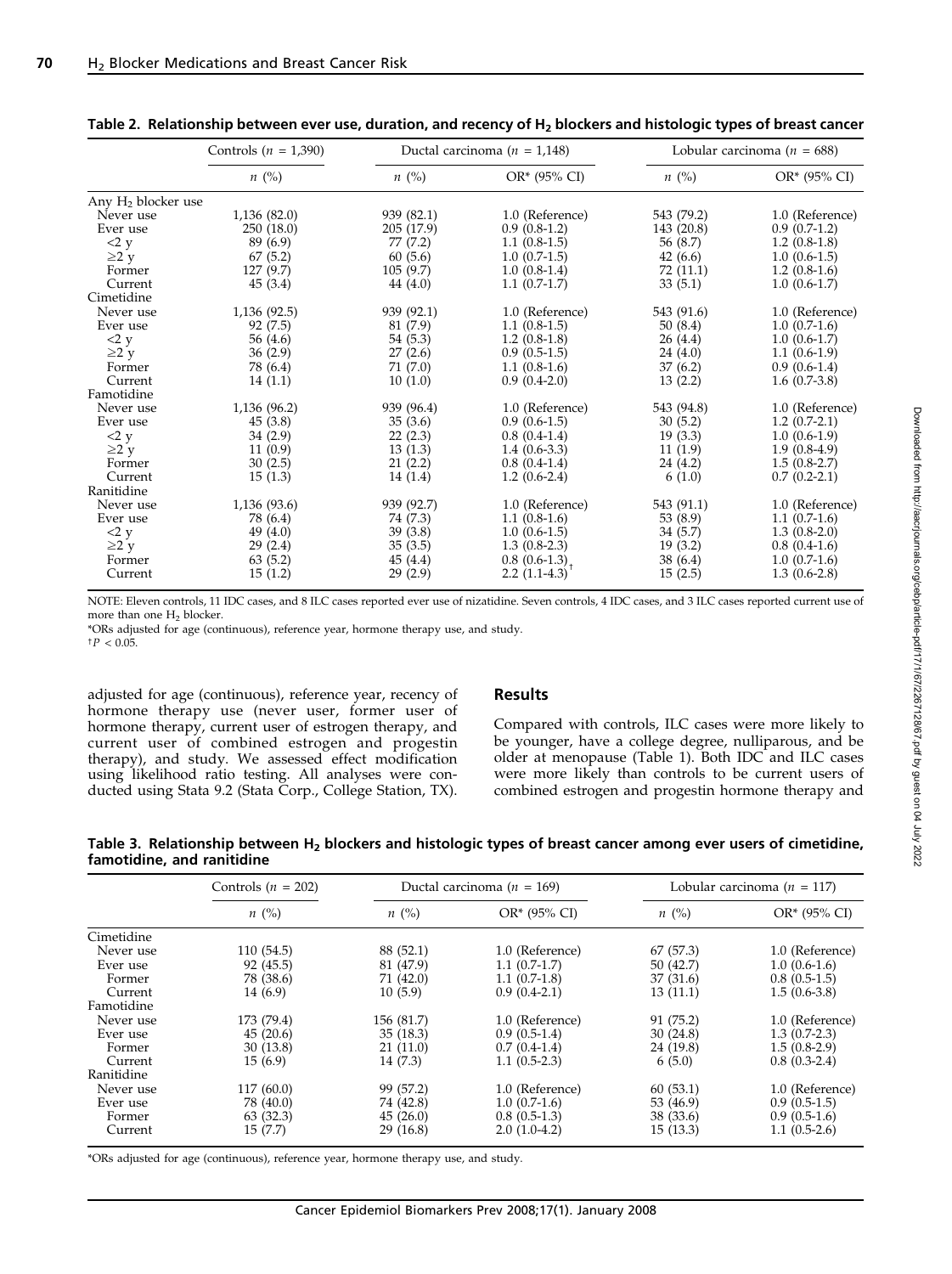have a family history of breast cancer. A similar proportion of cases and controls reported a history of ulcers (12.8% for IDC cases, 11.1% for ILC cases, and 11.9% for controls).

Women who ever used any  $H_2$  blocker had similar risks of ductal and lobular breast cancer compared with never users (OR, 0.9; 95% CI, 0.8-1.2 and OR, 0.9; 95% CI, 0.7-1.2, respectively; Table 2). Duration and recency of use also did not alter risk. Ever users of cimetidine did not have elevated risks of IDC or ILC tumors (OR, 1.1; 95% CI, 0.8-1.5 and OR, 1.0; 95% CI, 0.7-1.6, respectively) irrespective of duration. Current users of cimetidine had a nonsignificant elevated risk of ILC (OR, 1.6; 95% CI, 0.7-3.8). No elevations in risk of IDC or ILC were observed among ever users of ranitidine or famotidine compared with never users. A nonsignificant elevated risk of ILC was observed among women who were users of famotidine for more than  $2$  years (OR, 1.9; 95% CI, 0.8-4.9), but no elevation in risk was observed among current users of famotidine. Current users of ranitidine had a 2.2-fold risk of IDC (95% CI, 1.1-4.3).

To address potential confounding by indication in terms of all the selection factors that result in a woman taking H<sub>2</sub> blockers, we restricted analyses to women who were ever users of cimetidine, famotidine, or ranitidine (Table 3). No association between ulcer medication use and risks of IDC or ILC was observed. We did find that current users of ranitidine had a 2.0-fold (95% CI, 1.0-4.2) increased risk of IDC, but this elevation was within the limits of chance. This result suggests that the elevated risk of IDC among current users of ranitidine is unlikely caused by confounding by indication.

Ever users of any  $\check{H}_2$  blocker did not have elevated risks of either ER+/PR+ IDC or ER+/PR+ ILC (Table 4). Current cimetidine users had a 1.9-fold (95% CI, 0.8-4.8) increased risk of  $ER+/PR+ ILC$ , although this estimate was based on a small number of cases and was within the limits of chance. Current ranitidine users had an increased riskof ER+/PR+ IDC (OR, 2.4; 95% CI, 1.2-4.9) but not of ER+/PR+ ILC. Neither ever nor current use of any  $H_2$  blocker, cimetidine, famotidine, or ranitidine was associated with risk of either ER+/PR- IDC or ER-/ PR- IDC (data not shown). Risks of ER-/PR+ IDC or ILC defined by other categories of ER/PR could not be assessed due to the rarity of these tumor types.

## **Discussion**

There are several limitations of this study. Because data on H2 blocker use were based on self-reports, recall bias could occur. To minimize this bias, a list of all  $H_2$  blocker names and a life events calendar were presented to every woman interviewed. Ideally, to determine accuracy of reporting, we would compare self-reported use to pharmacy records. However, the  $H_2$  blockers assessed here are now all over-the-counter medications. It should also be noted that only 82.0% of eligible cases and 75.2% of eligible controls were interviewed. If women who were interviewed differed from women who were not interviewed according to use of  $H_2$  blockers, then our results could be biased. We also had no data on the strength or frequency of  $H_2$  blocker use. Such data are relevant given that cimetidine and ranitidine concentration is strongly positively related with serum prolactin levels (3, 5). Finally, our power was limited to detect associations between certain aspects of use of particular types of  $H_2$  blockers, such as recency and duration, in relation to risk of IDC and ILC.

We found no association between ever use of any  $H_2$ blocker and breast cancer risk, which is consistent with the only other study that evaluated breast cancer risk among users of any  $H_2$  blocker. Rossing et al. conducted a study of 48,000 subscribers to the Group Health

Table 4. Relationship between ever use and recency of  $H_2$  blockers to risk of histologic types of breast cancer by ER+/PR+ status

|                       | Controls $(n = 1,390)$ | Ductal carcinoma ( $n = 812$ ) |                 | Lobular carcinoma ( $n = 525$ ) |                 |
|-----------------------|------------------------|--------------------------------|-----------------|---------------------------------|-----------------|
|                       | $n \ (\%)$             | $n \ (\%)$                     | $OR^*$ (95% CI) | $n \ (\%)$                      | $OR^*$ (95% CI) |
| Any $H_2$ blocker use |                        |                                |                 |                                 |                 |
| Never use             | 1,136 (82.0)           | 666 (82.2)                     | 1.0 (Reference) | 413 (79.0)                      | 1.0 (Reference) |
| Ever use              | 250 (18.0)             | 144 (17.8)                     | $0.9(0.7-1.1)$  | 110(21.0)                       | $1.0(0.7-1.2)$  |
| Former                | 127(9.7)               | 69(9.0)                        | $0.9(0.6-1.3)$  | 52 (10.5)                       | $1.1(0.7-1.6)$  |
| Current               | 45(3.4)                | 33(4.3)                        | $1.1(0.7-1.8)$  | 28(5.7)                         | $1.1(0.6-1.9)$  |
| Cimetidine            |                        |                                |                 |                                 |                 |
| Never use             | 1,136 (92.5)           | 666 (92.2)                     | 1.0 (Reference) | 413 (91.4)                      | 1.0 (Reference) |
| Ever use              | 92 (7.5)               | 56 (7.8)                       | $1.0(0.7-1.5)$  | 39(8.6)                         | $1.1(0.7-1.7)$  |
| Former                | 78 (6.4)               | 49 (6.8)                       | $1.1(0.7-1.6)$  | 28(6.2)                         | $0.9(0.6-1.6)$  |
| Current               | 14(1.1)                | 7(1.0)                         | $0.9(0.3-2.2)$  | 11(2.4)                         | $1.9(0.8-4.8)$  |
| Famotidine            |                        |                                |                 |                                 |                 |
| Never use             | 1,136 (96.2)           | 666 (96.5)                     | 1.0 (Reference) | 413 (94.1)                      | 1.0 (Reference) |
| Ever use              | 45(3.8)                | 24(3.5)                        | $0.9(0.5-1.5)$  | 26(5.9)                         | $1.4(0.8-2.4)$  |
| Former                | 30(2.5)                | 14(2.0)                        | $0.7(0.4-1.4)$  | 21 (4.8)                        | $1.7(0.9-3.4)$  |
| Current               | 15(1.3)                | 10(1.4)                        | $1.1(0.5-2.6)$  | 5(1.1)                          | $0.6(0.2-2.1)$  |
| Ranitidine            |                        |                                |                 |                                 |                 |
| Never use             | 1,136 (93.6)           | 666 (92.5)                     | 1.0 (Reference) | 413 (91.0)                      | 1.0 (Reference) |
| Ever use              | 78 (6.4)               | 54 (7.5)                       | $1.0(0.7-1.5)$  | 41 $(9.0)$                      | $1.0(0.7-1.6)$  |
| Former                | 63(5.2)                | 30(4.2)                        | $0.7(0.4-1.2)$  | 28(6.2)                         | $1.0(0.6-1.6)$  |
| Current               | 15(1.2)                | 24(3.3)                        | $2.4(1.2-4.9)$  | 13(2.9)                         | $1.2(0.5-2.7)$  |

\*ORs adjusted for age (continuous), reference year, hormone therapy use, and study.

 $tP < 0.05$ .